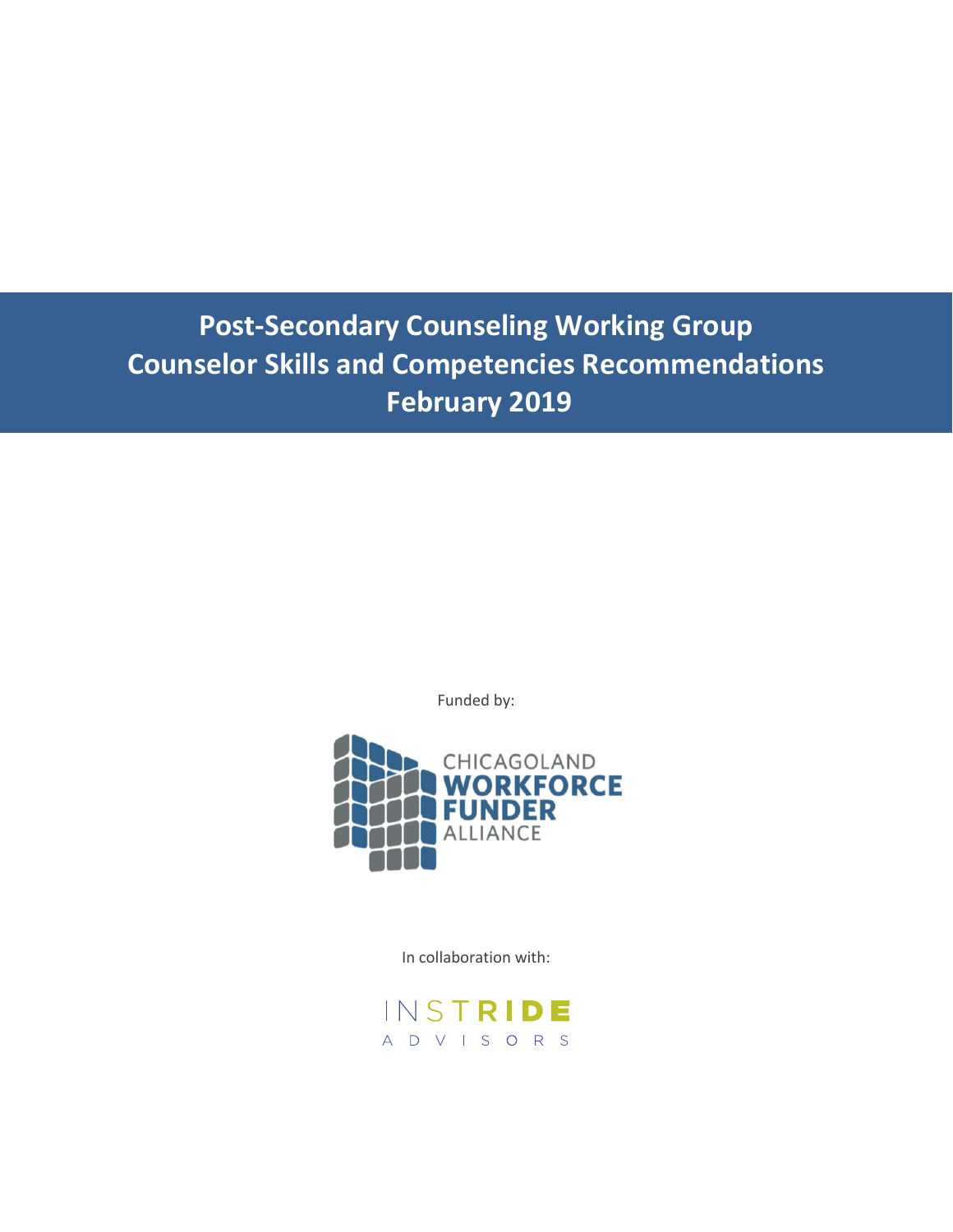## **WHAT THIS REPORT REPRESENTS**

This document concludes the first stage of work for the Chicagoland Workforce Funder Alliance (CWFA) and the Post-Secondary Counseling Working Group. It describes a learning and design process that a collaborative group of university partners, district leaders, and funders completed in Fall 2018 to identify and articulate a set of competences and skills for effective school counselors who prepare students for success along multiple postsecondary pathways.

It is put forth as a starting point for conversation with a wide network of stakeholders about next steps.

## **WHO PARTICIPATED IN THIS WORK?**

Numerous organizations and individuals were instrumental in providing guidance and input into this project, from providing information about current practices, to sharing insight on what makes counselors most successful in helping students navigate multiple post-secondary pathways, to collaboratively crafting and revising the language in this report. The CWFA and the Post-Secondary Counseling Working Group is appreciative of their perspectives and contribution to this project.

#### **Working group members represent the following organizations:**

Chicagoland Workforce Funder Alliance Chicago Public Schools (CPS) DePaul University Governors State University

National Louis University High School District 113 High School District 214

#### **Other experts consulted from the following organizations:**

Academy for College Admission Counselling Academy for Urban School Leadership Chicago Jobs Council Education Systems Center

Network for College Success Illinois Student Assistance Commission Youth Guidance

#### **We also referenced the following industry resources for benchmarking:**

Alliance for Quality Career Pathways American School Counselor Association (ASCA) Chicago Public Schools College and Career Advising Credential Danielson Framework for Teaching Illinois PaCE Framework Illinois School Counselor Association (ISCA) National Association for College Admission Counseling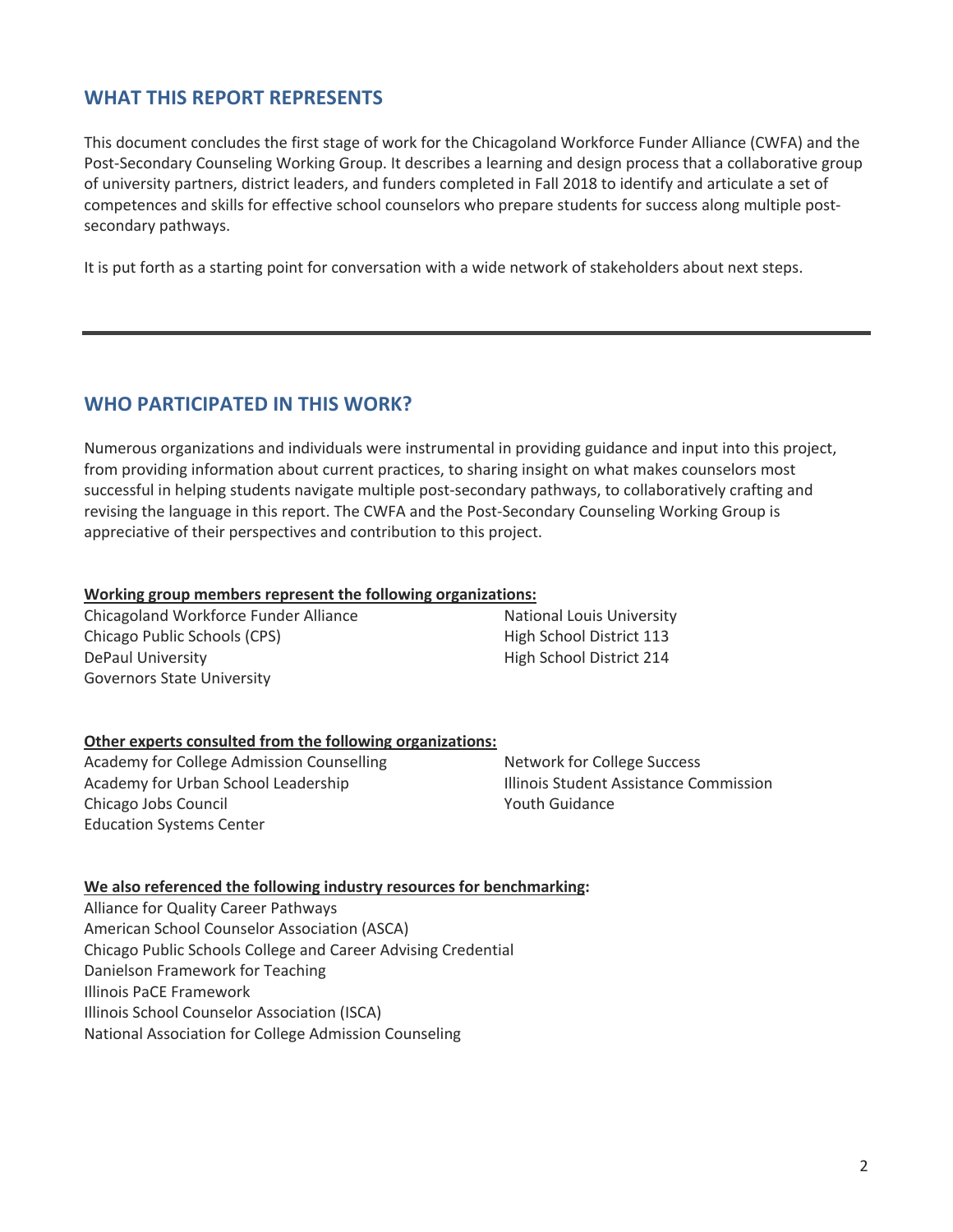## **WHAT WE SET OUT TO DO**

The Pro Path Fund was established in 2016-2017 in an effort to change the "college for all" mindset, replacing it with the vision of a well-connected and transparent college and career pathway system with multiple entry points and multiple exit points for all. The Pro Path Fund and associated Pro Path Initiative is embedded within the Chicagoland Workforce Funder Alliance (CWFA), a funder collaborative hosted at the Chicago Community Trust. Pro Path's vision draws from and aligns with the framework established by the Alliance for Quality Career Pathways, a project of CLASP<sup>1</sup>.

In early 2018, CWFA convened a collaborative group of stakeholders including school counselor leaders from Chicago Public Schools, High School Districts 214 and 113, and area universities that prepare school counselors (collectively referred to moving forward as the Post-Secondary Counseling Working Group) to explore how universities and school districts might work more closely together to improve long term outcomes for young people. Inspired by the partnership between Chicago Public Schools and the university community to improve 8<sup>th</sup> grade student algebra outcomes, the Post-Secondary Counseling Work Group wanted to explore how school districts and universities could work better together to increase young adult success along multiple postsecondary pathways.

The group identified several underlying assumptions in their respective work:

- Quality counseling in schools is one of the greatest drivers of postsecondary success for young adults, whether students are pursuing a traditional college pathway or taking the Progressive Pathways approach;
- School counselors are most often the adults who are serving that role in schools; and
- Districts are seeking ways to increase the capacity of their counselors to deliver quality college and career advising.

The American School Counselor Association (ASCA) asserts that effective school counselors must be proficient across three domains in service of students: academic, career, and social-emotional development<sup>2</sup>. The members of the Post-Secondary Counseling Working Group identified that while school counselor graduate coursework that leads to licensure covers all three domains (the professional focus areas of counseling work), they had anecdotal evidence that counselors were arriving on the job without adequate knowledge and skills in post-secondary planning, which is in the "career domain". Some districts represented on the working group had developed embedded professional development programs to help new and seasoned counselors build their base of knowledge and skills in this area (e.g. Chicago Public Schools College and Career Advising Credential, or CCCAC, which is a CPS-designed and led professional learning course sequence and credential for counselors), while others acknowledged encouraging or requiring their new counselors to seek additional training in this area through third party professional development partners.

While this approach was meeting the needs of each individual district, the members of the Post-Secondary Counseling Working Group wondered whether the knowledge and skills that counselors were seeking through these post-licensure options could instead be introduced, mastered, and measured earlier in a counselor's training- specifically, during their graduate program. Locally, at the university level, counseling students are provided opportunities to develop college and career advising competencies via coursework and practica/internships. However, these opportunities vary depending on the university, and there is no mechanism for university partners to assess how the skills developed via these opportunities align with the needs of the secondary education community.

<sup>1</sup> https://www.clasp.org/alliance-quality-career-pathways

<sup>2</sup> https://www.schoolcounselor.org/school-counselors/asca-national-model/foundation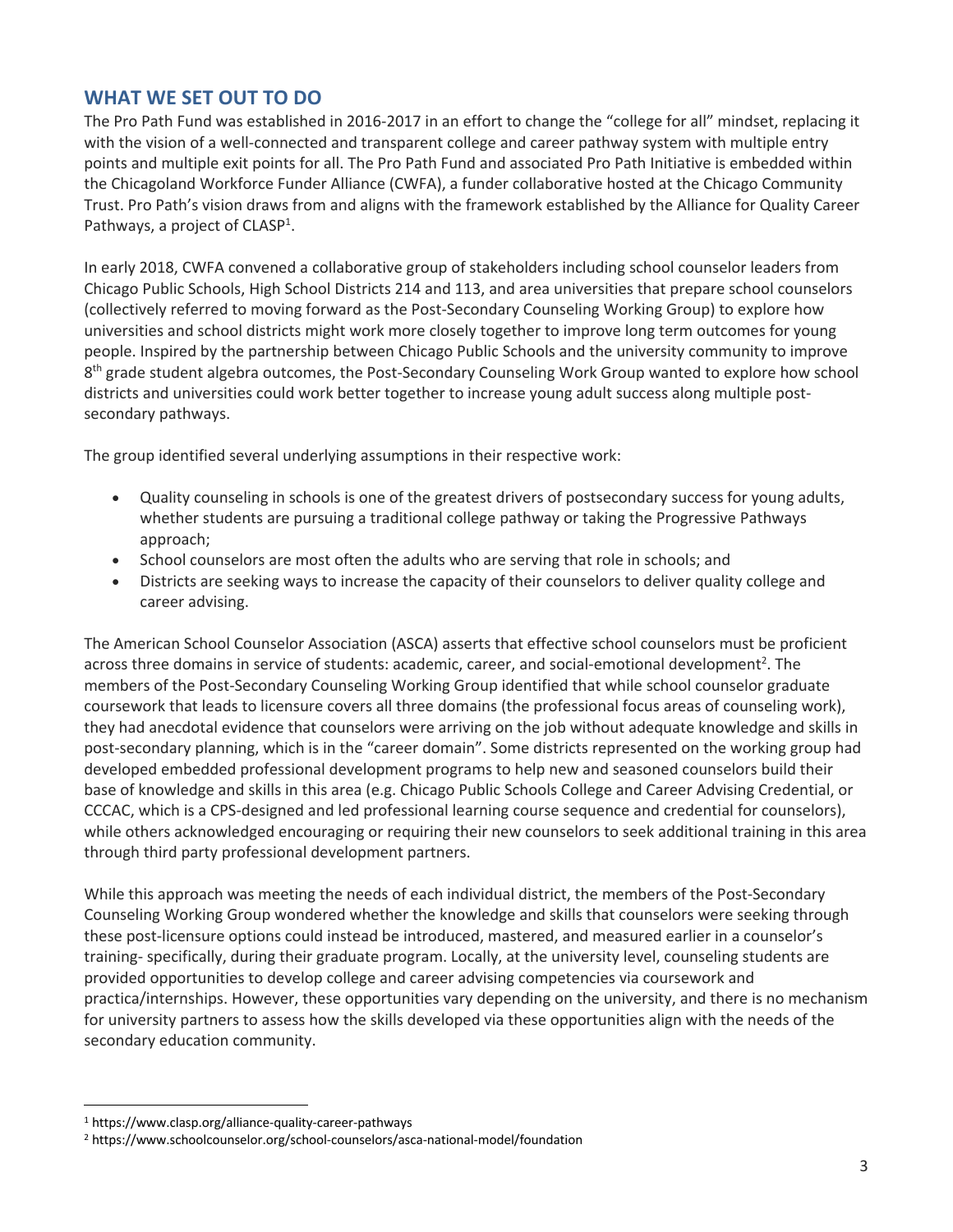During several meetings in Spring 2018, the group discussed various formats this effort might take – from additional required coursework, to a passing grade on a specific standardized assessment, to a standards-based portfolio. Regardless of the format, the group was intrigued by the potential to design a way for counselors to develop and demonstrate proficiency in post-secondary counseling practices *before* seeking employment as a school counselor, making them more competitive in the marketplace, while also providing school districts with an indicator of baseline counselor proficiency in post-secondary counseling practices to allow for more focused, district-specific professional development training for counselors once hired.

In Summer 2018, the Post-Secondary Counseling Working Group published an RFQ seeking a partner to help them identify and articulate core competencies of effective post-secondary counselors and begin to determine ways to assess mastery of these competencies. The group partnered with InStride Advisors to lead the first part of the work during Fall 2018, with the engagement producing two primary deliverables:

- 1. Polished language describing a **set of skills and competencies** that the key stakeholders involved agree are essential for school counselors to demonstrate to effectively help students move from high school to a post-secondary career or school option, along with a catalogue of how and when these skills and competencies are currently introduced and mastered along the professional continuum for school counselors.
- 2. **Recommended next steps** that each stakeholder group (and individual entities within each group) might consider, including how adjustments could be made to current pre-service preparation programs at the university level, and in-service training at the district level, to align program components to the set of skills and competencies created as part of the engagement.

This report includes the content for both of these deliverables and is intended as a starting point for discussions with the broader secondary and post-secondary communities about how to assess counselor proficiency in these areas, how universities and districts might be supported to further embed the concepts included here, and how to measure impact on student success as a result.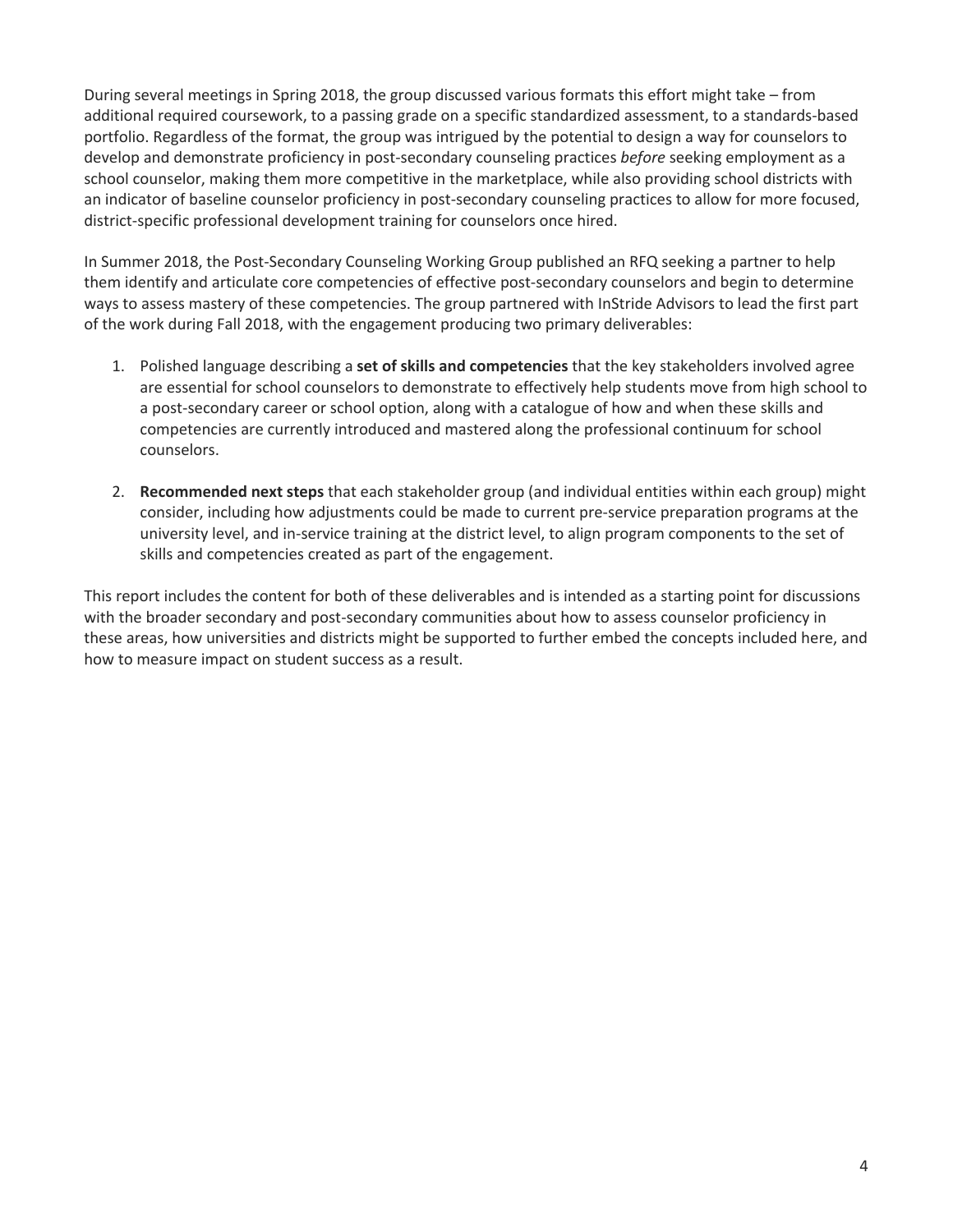## **HOW WE BUILT OUR POINT OF VIEW**

We wanted to make sure that we built a comprehensive base of knowledge about how school counselors are currently prepared and supported to effectively help young people navigate post-secondary options and create and follow a plan for a successful future. InStride Advisors conducted a series of interviews with members of the Post-Secondary Counseling Working Group, as well as local thought leaders to understand current strengths and gaps in practice and policy at the district and university level. InStride also completed a review of documents and literature from industry organizations, such as the American School Counselor Association<sup>3</sup> (ASCA) and the National Association for College Admission Counseling<sup>4</sup> (NACAC), as well as state-level initiatives such as the Post-Secondary and Workforce Readiness Act, and the resulting Post-Secondary and Career Expectations (PaCE) framework<sup>5</sup> to assess where post-secondary counseling skills and competencies were described in the professional landscape. While the PaCE framework<sup>6</sup> details what students should know and be supported to do, allowing them to make decisions about career and post-secondary (PS) education or training, to plan a course of study, and to make financial aid assessments with family members, it does not provide a complementary set of competencies and skills that counselors must have to be able to effectively utilize the PaCE framework.

In Fall 2018, the Post-Secondary Counseling Working Group met three times to review findings, as well as develop consensus on language that members believe describe the competencies, skills, knowledge, habits, practices, mindsets, and beliefs that effective post-secondary counselors must have. The group met once more in January 2019 to identify opportunities to integrate these components into existing graduate coursework and program requirements, as well as job-embedded professional development. The content in the following sections summarizes the language that the Post-Secondary Counseling Working Group is recommending, as well as recommended next steps.

## **WHAT WE BELIEVE**

The working group believes that existing professional standards for counselors are important, but not sufficiently detailed, in understanding good post-secondary counseling practice when we see it. In addition, newly developed resources like the PaCE framework have started to bring clarity about what *students* should know and be supported to do as they navigate the post-secondary journey, but that more can and should be done to provide *school counselors* with more clarity about their role in effectively counseling students along the way. To understand how the most effective school counselors prepare students for post-secondary success, we need to examine not only core competencies, but also what counselors know ("knowledge and skills"), what they do ("habits and practices") and what they believe ("beliefs and mindsets"). These elements are aligned, but different – and they are focused on specific practice than a more generalized set of professional standards.

| What do we mean by "competency"? |                                                                                                                                                                                          |  |
|----------------------------------|------------------------------------------------------------------------------------------------------------------------------------------------------------------------------------------|--|
| 小鳥                               | Beliefs and Mindsets - what school counselors believe and embody from the outset and<br>over time to be effective in their role.                                                         |  |
| 勶                                | Knowledge and Skills – what school counselors should know and be able to do, as well as<br>the resources they should have access to, in order to be effective in their role.             |  |
| KO                               | Habits and Practices – the activities that school counselors should regularly practice when<br>most effective in their role, given their preparation and access to knowledge and skills. |  |

<sup>3</sup> https://www.schoolcounselor.org/school-counselors-members/asca-national-model

<sup>4</sup> https://www.nacacnet.org/advocacy--ethics/NACAC-Code-of-Ethics/

<sup>5</sup> http://www.advanceillinois.org/pwr/

<sup>6</sup> https://www.isbe.net/documents/pace\_revisions.pdf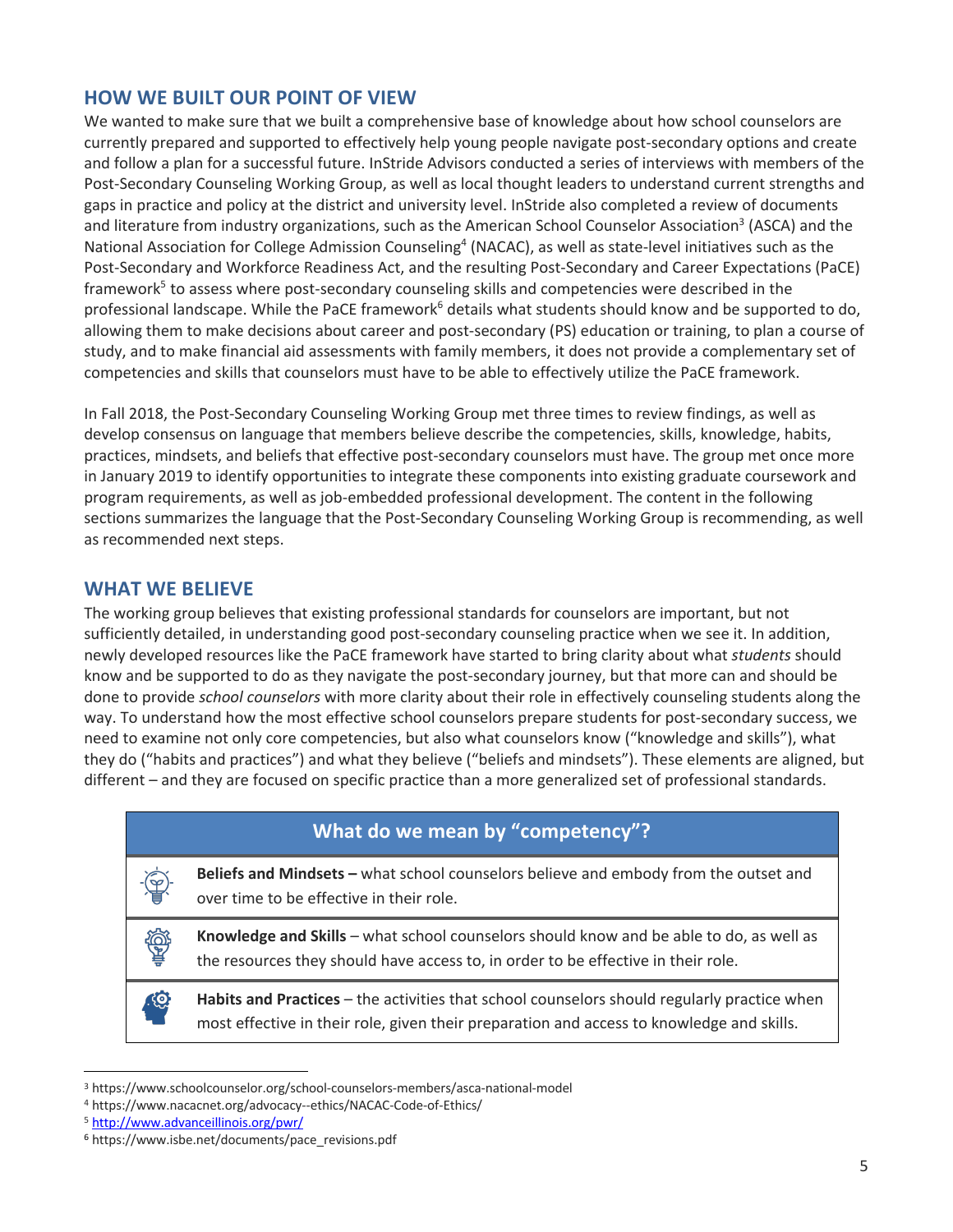We believe that all of these elements are observable, measurable, and should be assessed regularly as part of the professional development path for school counselors. Competency-based practices require a complementary assessment tool that reflects the developmental nature of this work. For example, a pre-service counseling intern will be at a different place on the developmental continuum than a more experienced school counselor might be.

We have made an explicit decision to use the term "multiple post-secondary pathways" throughout this document. We believe that there is no one "right" path for students to take, and that the notion of a four-year college being the "traditional" or even "optimal" path for every student is outdated. We use the term "**multiple post-secondary pathways**" broadly, inclusively, and intentionally, describing a range of options that students might pursue, including 2- and 4-year college, military service, technical training/apprenticeships, gap/service year, job programs, or direct entry into the workforce with a living wage. We use the term "post-secondary domain" as an equivalent of the ASCA "career domain" term for the rest of this document.

The Post-Secondary Counseling Working Group believes that – when effective in the post-secondary domain schools counselors exhibit the following competencies:

| <b>School counselors are</b>   | Which is apparent when they                                                  |
|--------------------------------|------------------------------------------------------------------------------|
| <b>Developmentally focused</b> | Embed principles of human development (particularly adolescent and young     |
|                                | adult development) into postsecondary counseling practice.                   |
| <b>Culturally responsive</b>   | Engage with and respond to students, families, colleagues, and the           |
|                                | community in meaningful, respectful, and culturally responsive ways.         |
|                                | Help students identify one or more target post-secondary options and take    |
| <b>Actively informed</b>       | progressive steps to advance their learning and post-secondary planning.     |
|                                | Demonstrate ethical and professional counselor behavior that is focused on   |
| <b>Ethically driven</b>        | student ownership and decision making.                                       |
|                                | Promote and influence an organizational culture that respects, supports, and |
| <b>Systemically engaged</b>    | delivers comprehensive post-secondary readiness for all students.            |

The following pages detail the elements of each of these competencies.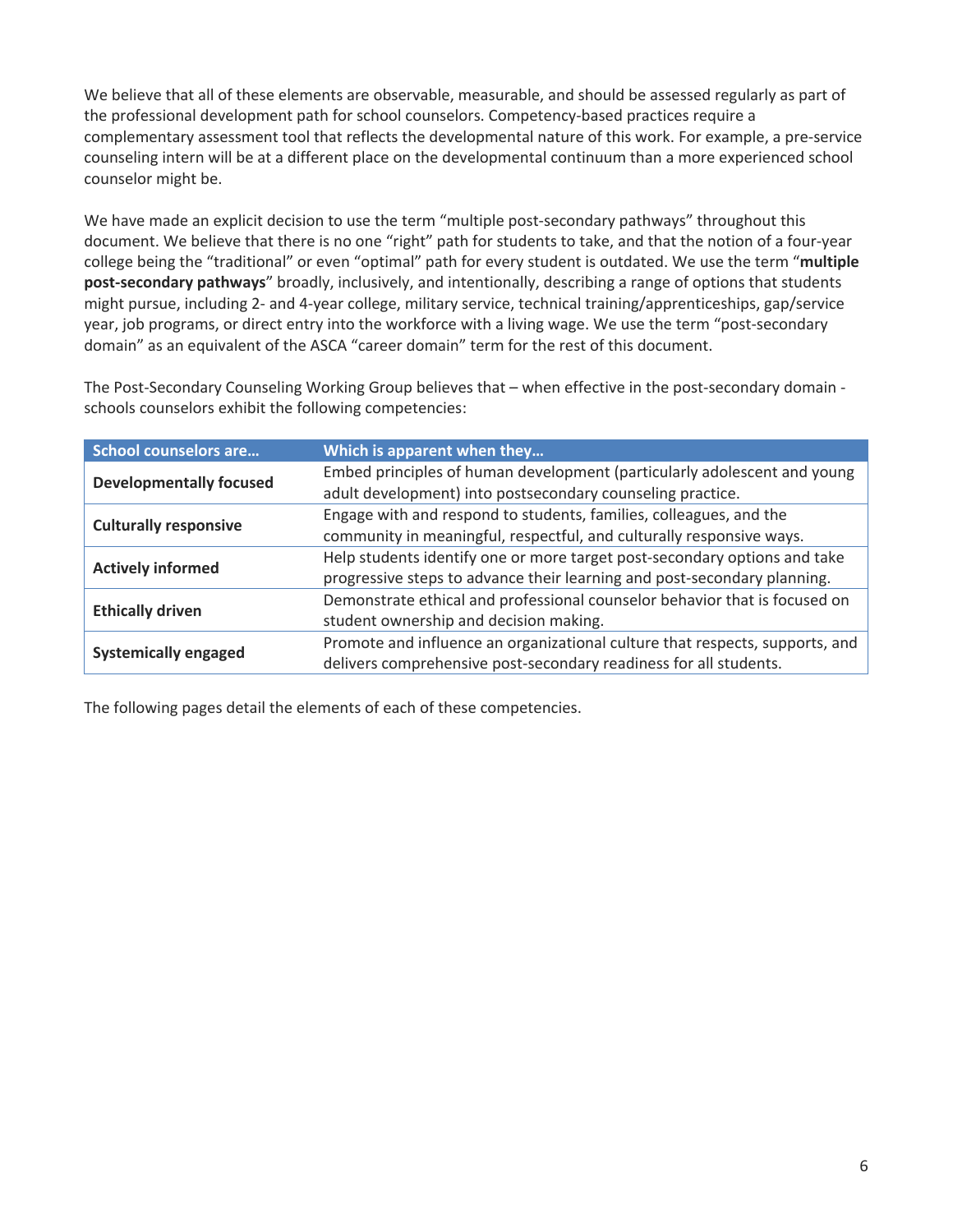When effective in the post-secondary domain, school counselors are **developmentally focused.** They embed principles of human development (particularly adolescent and young adult development) into postsecondary counseling practice.



### **Beliefs and Mindsets –** *School counselors believe…*

- Counseling is based on human elements of trust and empathy.
- Counseling is collaborative, participatory, and student-directed.
- Students are on a developmental continuum throughout their K-12 experience and should be academically prepared to access any post-secondary pathway.
- Young adults are capable of making informed decisions about what's best for their future.\*
- Best practice post-secondary counseling is non-judgmental, with adult biases monitored and managed.



**Knowledge and Skills** *– School counselors know how to…*

- Promote self-awareness in students, helping them identify their own strengths, skills, goals, and values, in order to explore their relevance to a variety of post-secondary options.
- Draw out, honor, and reflect student voice in post-secondary planning and decision making, and facilitate student thinking about their own skills, interests, and values.
- Use and disaggregate longitudinal student outcome data across college, career, and workforce to inform student-led decisions.



**Habits and Practices** – *School counselors regularly…*

- Encourage students to be reflective about their own strengths, skills, values, and goals, and help them identify careers and/or schools that might be a match and fit.
- Respect and encourage student-led decision making in the post-secondary planning process.
- Post-secondary planning incorporates the whole student social/emotional, academic, family, community context, and workplace and career awareness.

## **We might see this competency in practice when…**

A school counselor administers career and strength assessments to gain knowledge of student interest.

A school counselor utilizes a tool like Naviance to assign and monitor the completion of developmentally appropriate tasks to students based on grade level and planning stage.

A school counselor accesses a resource such as the Occupational Outlook Handbook<sup>7</sup> to increase students' understanding of career pathways.

<sup>\*</sup> Post-secondary champion values, as articulated by Chicago Public Schools through the CCCAC.

<sup>7</sup> https://www.bls.gov/ooh/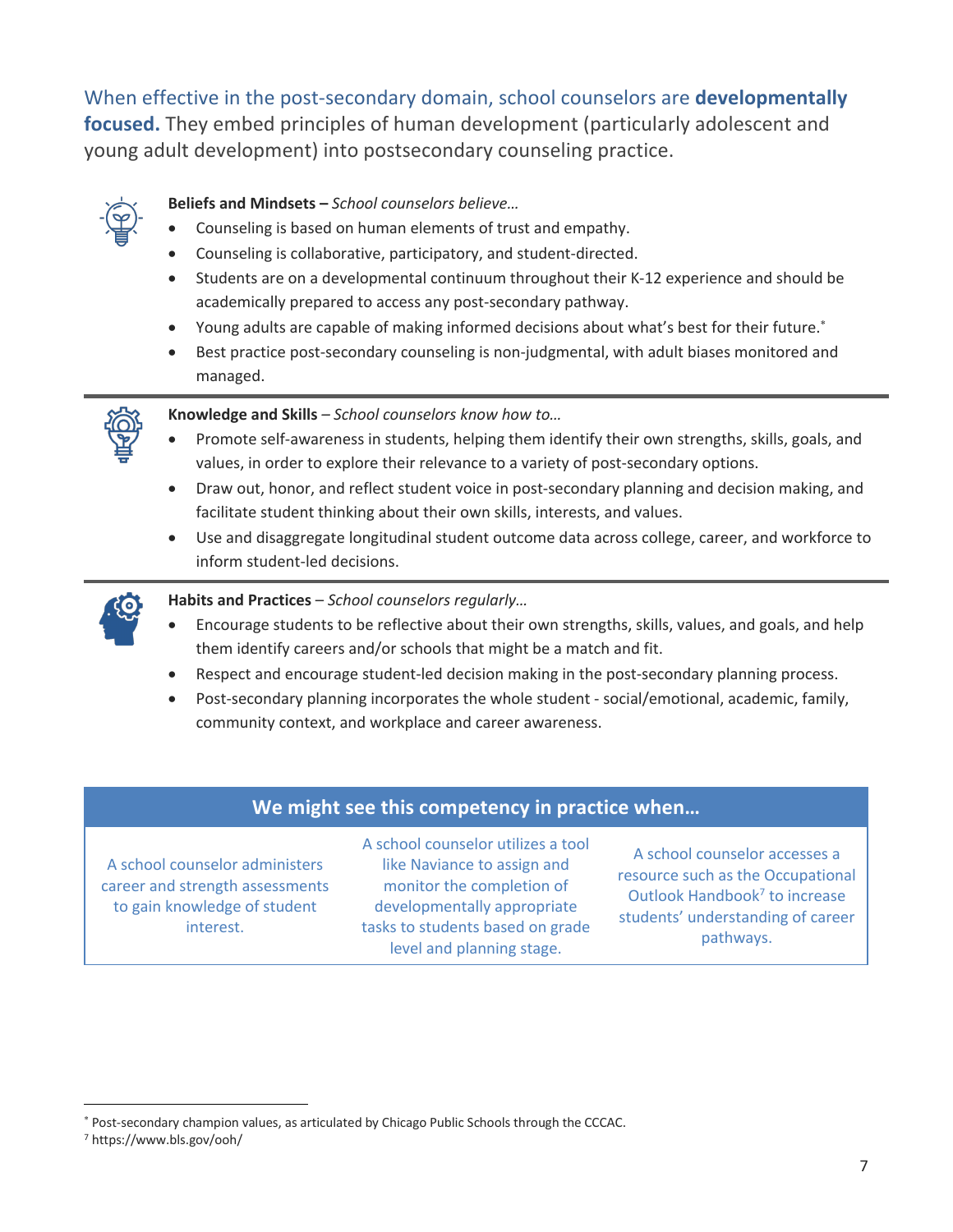When effective in the post-secondary domain, school counselors are **culturally** 

**responsive.** They engage with and respond to students, families, colleagues, and the community in meaningful, respectful, and culturally responsive ways.



#### **Beliefs and Mindsets –** *School counselors believe…*

- Parents and families are important stakeholders in post-secondary decision making.
- Students' and families' values, beliefs, socio-economic status, and cultural background, and student's sexual orientation, gender identification and expression, should not influence the quality and quantity of post-secondary counseling support that students receive.
- All students have the right to make the best decisions for themselves; there is no "default" postsecondary option for any student.



**Knowledge and Skills** *– School counselors know how to…*

- Identify gaps in multiple post-secondary pathway outcomes for different populations, and actively work to overcome implications of historical bias in post-secondary counseling.
- Assess and evaluate student academic and social and emotional readiness for and interest in multiple post-secondary pathways.
- Recognize barriers that students may face (e.g. personal, financial, legal) in pursuing various postsecondary options, and co-develop strategies to overcome these challenges.



**Habits and Practices** – *School counselors regularly…*

- Participate in regular reflection and self-assessments to monitor their own bias and influence.
- Avoid imposing personal values rooted in counselor's own religion, culture, ethnicity, socioeconomic status, and political beliefs.
- Conduct needs assessments and interest inventories with students and use the results to cocreate personalized post-secondary plans with each student.
- Seek and participate in regular professional development opportunities and consultation to build a more culturally responsive counseling practice.

## **We might see this competency in practice when…**

A school counselor conducts a "deep dive" data audit and identifies meaningful variations of post-secondary readiness or success indicators for specific student sub-groups.

A school counselor regularly meets with a mentor or their professional support system to reflect on their practice, and how their own biases may impact their work with students.

A school counselor consults with their district's equity director and co-designs a professional learning session for school faculty to learn about improving equitable access to post-secondary options.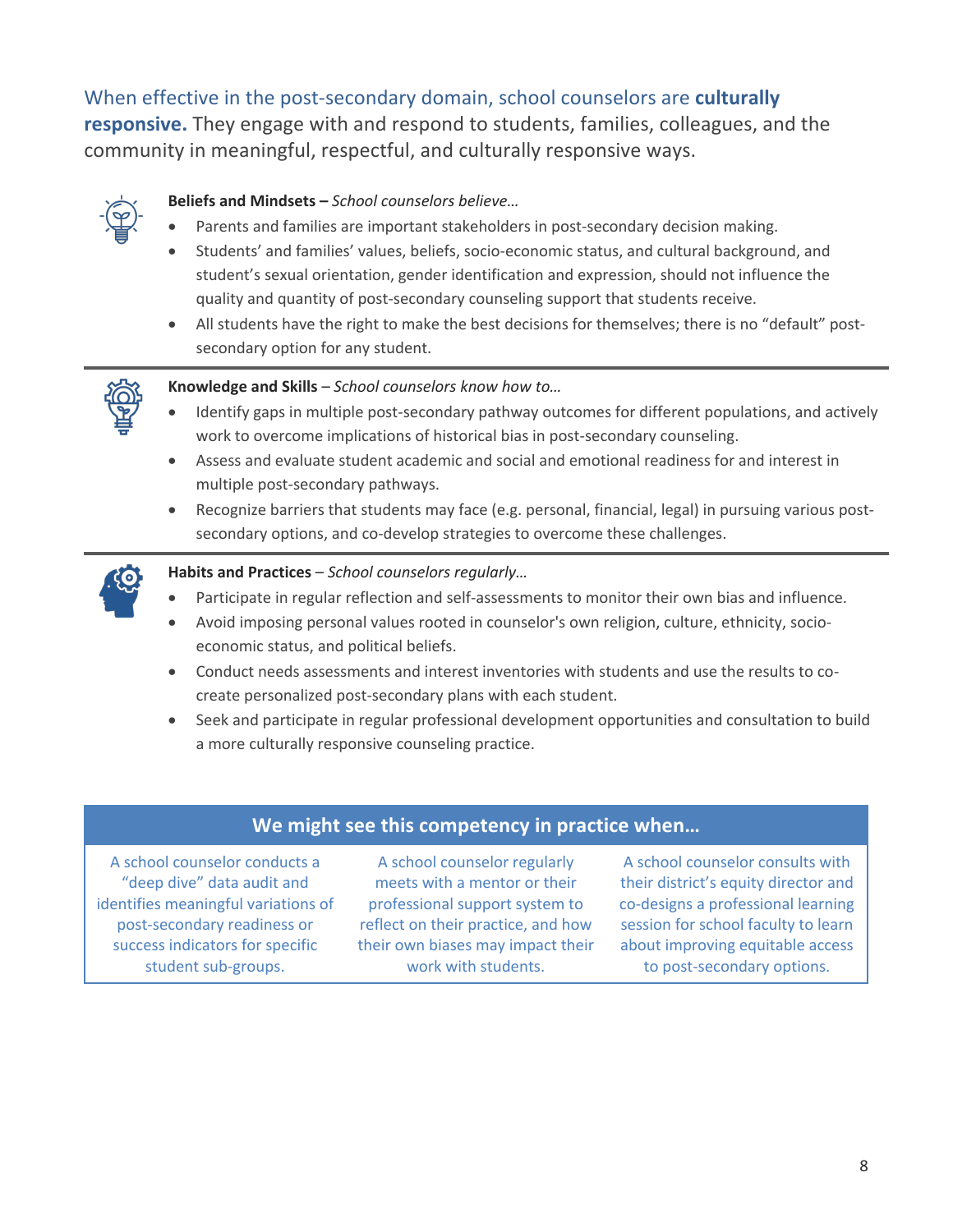# When effective in the post-secondary domain, school counselors are **actively informed.**

They help students identify one or more target post-secondary options & take progressive steps to advance their learning and post-secondary planning.



### **Beliefs and Mindsets –** *School counselors believe…*

- Students should build self-sufficiency to handle future decision making, with support from adults.
- Students should have multiple post-secondary options that fit with their strengths, skills, values, and life goals.
- Every student should graduate from high school and be prepared for employment, college, or other post-secondary education.
- There is a range of acceptable and appropriate post-secondary options for each student.



#### **Knowledge and Skills** *– School counselors know how to…*

- Help students articulate, build, persist, and succeed with their individual post-secondary plan.
- Articulate a locally applicable framework that outlines what students should know about multiple post-secondary pathways each year.
- Maintain current and relevant knowledge about multiple post-secondary pathway options, and awareness of credible sources of that information.
- Access and utilize clearinghouse and other longitudinal workforce data to evaluate how students might fare across various post-secondary options.



**Habits and Practices** – *School counselors regularly…*

- Develop and offer tools to help students navigate choices and understand and prepare for inevitable challenges or barriers.
- Present and discuss multiple post-secondary options with students, inclusive of college and noncollege paths, with consideration of students' return on investment for each option.
- Explore and maintain active membership and participation in local, state, regional, and/or national professional organizations and development groups.
- Evaluate longitudinal outcome data trends across various post-secondary options.

## **We might see this competency in practice when…**

A school counselor attends a professional development training by college admissions representatives and develops student-facing materials to share during classroom visits.

A school counselor actively participates and contributes to a school, network, or district-level professional learning team session about career pathways.

A school counselor convenes or participates in an advisory group of community and business leaders to build their own knowledge about workforce trends and career pathways.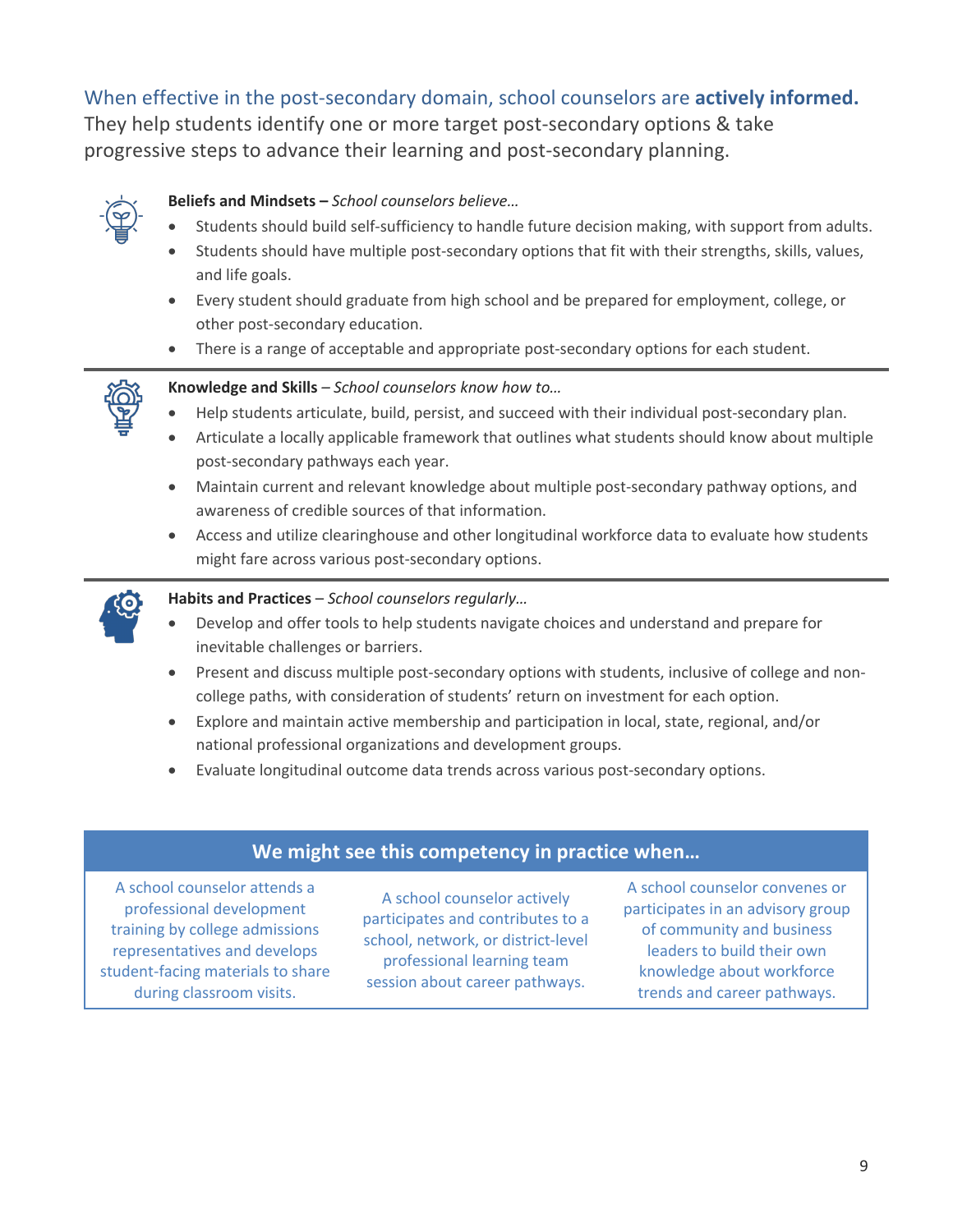# When effective in the post-secondary domain, school counselors are **ethically driven.**

They demonstrate ethical and professional counselor behavior that is focused on student ownership and decision making.



## **Beliefs and Mindsets –** *School counselors believe…*

- A counselor's role is to empower students to make decisions and take action for themselves, without inserting their own bias.
- Post-secondary planning is relevant and necessary for all students.
- "Post-secondary" is a broad term that covers a range of acceptable options.
- Student decision making is only one of several indicators of authentic student ownership.



#### **Knowledge and Skills** *– School counselors know how to…*

- Connect student interests with a variety of post-secondary options, without inserting their own bias.
- Organize relevant materials and have resources available and accessible to all students for career and college exploration.
- Learn about the skills, interests, and motivations for all students, allowing this data to drive postsecondary exploration.
- Keep key stakeholder groups for all students informed and involved in student progress.



#### **Habits and Practices** – *School counselors regularly…*

- Use post-secondary pathway application steps as opportunities to engage with students in meaningful and authentic ways (e.g. completing a FAFSA).
- Monitor student progression along the post-secondary continuum, either through automation (E.g. Naviance) or through relationship-based tracking, and actively seek to keep students on track along the way.
- Identify and help students evaluate a comprehensive set of options reflecting the whole student.
- Strive to inform student decision making with limited influence from their own biases.

## **We might see this competency in practice when…**

A school counselor makes students aware of the differences between for-profit and non-profit post-secondary providers.

Students are able to describe why they are completing a FAFSA form, with a well-articulated understanding of deadlines.

Students are able to articulate the details of their own postsecondary plans.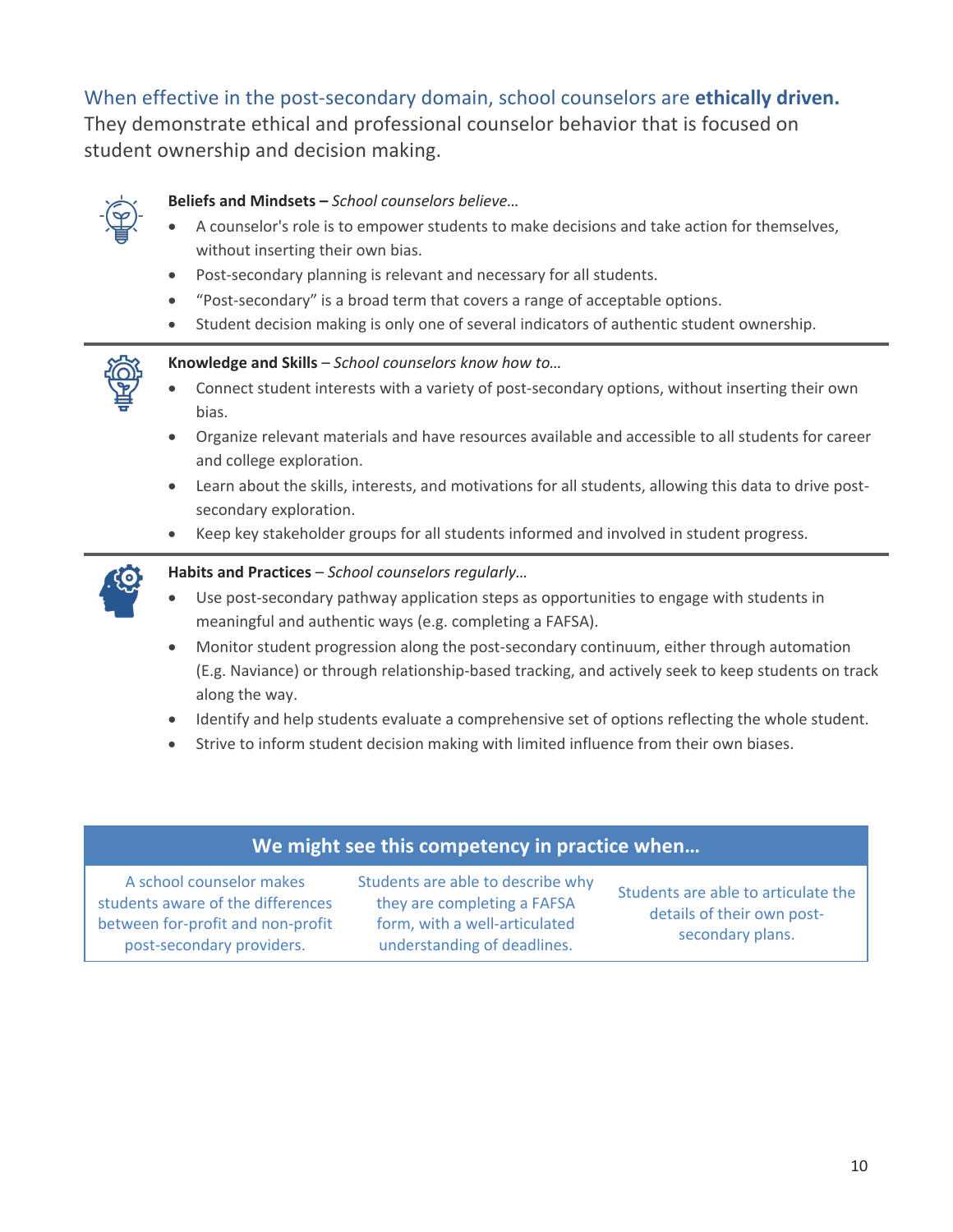# When effective in the post-secondary domain, school counselors are **systemically**

**engaged.** They promote and influence an organizational culture that respects, supports, and delivers comprehensive post-secondary readiness for all students.



#### **Beliefs and Mindsets –** *School counselors believe…*

- Effective school counseling is a collaborative process involving students in a lead role, along with school counselors, parents, teachers, administrators, community leaders and other stakeholders.
- School policies and practices must reflect a sincere belief among all staff that all students can be successful.
- Counselors play a vital leadership role in a school, facilitating personalized and culturally appropriate student explorations of postsecondary possibilities\* , and driving organizational change at the school level.
- School counselors are the primary post-secondary champions in their schools.



#### **Knowledge and Skills** *– School counselors know how to…*

- Integrate local and state priorities around post-secondary options for students across content areas (e.g. the growing movement for students to have a postsecondary plan as a graduation requirement).
- Assess and understand the cultural biases that exist within a school building around multiple postsecondary pathways and actively manage their impact.
- Facilitate adult learning and reflection around effective school-wide post-secondary planning work for students, including with colleagues, families, and community stakeholders.



 $\overline{a}$ 

#### **Habits and Practices** – *School counselors regularly…*

- Collaborate with administration, teachers, staff and decision-makers to create a culture of postsecondary readiness.
- Measure and report on institutional progress toward a comprehensive and responsive postsecondary culture.
- Leverage resources and relationships within the school and community to incorporate a variety of post-secondary options in counseling work.

## **We might see this competency in practice when…**

A school counselor participates in a district post-secondary committee or workshop, and actively informs the content of related trainings for other staff.

A school counselor writes a "flashlight report" to highlight specific data about student postsecondary outcomes and shares it with administrators to advocate for new programs or priorities.

A school counselor volunteers at the Illinois School Assistance Commission (ISAC) conference and presents a poster session or breakout session about their graduate program capstone project on post-secondary readiness.

<sup>\*</sup> Post-secondary champion values, as articulated by Chicago Public Schools through the CCCAC.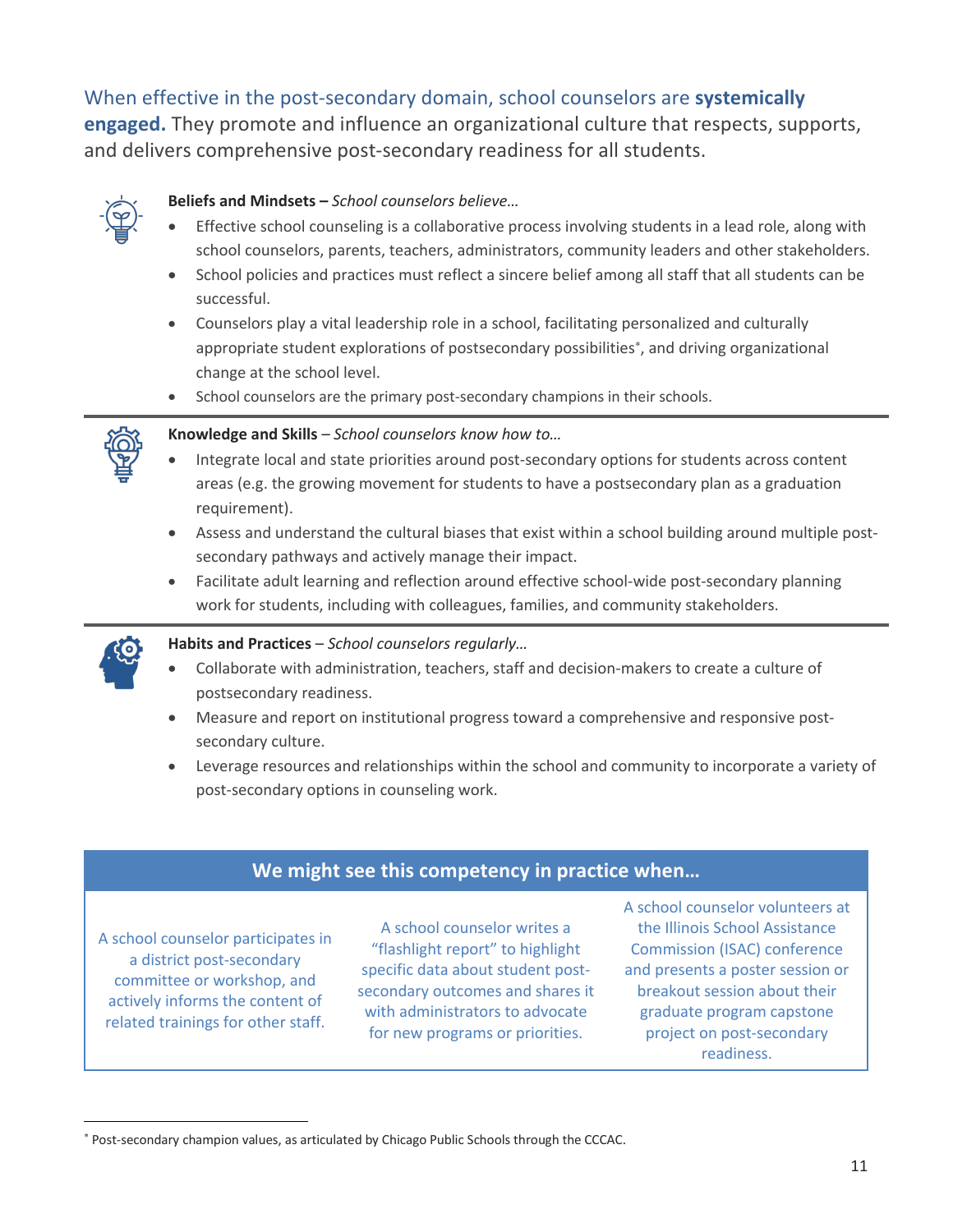## **RECOMMENDATIONS AND NEXT STEPS**

The Post-Secondary Counseling Working Group puts forth four recommendations for consideration by the larger post-secondary readiness community.

**Recommendation #1: Develop a formal competency-based assessment tool** which would allow graduate school programs, as well as school districts and local and state boards of education, to evaluate and recognize counselor mastery of core competencies, knowledge and skills, habits and practices, and beliefs and mindsets.

Similar to the National Board for Professional Teaching Standards (NBPTS), a competency-based assessment process would allow counselors who work in the post-secondary counseling field, or those who are preparing to do so, to demonstrate their mastery of competencies that matter to student success. Like the five core propositions for the NBPTS<sup>8</sup>, the set of competencies outlined in this document, and the additional elements developed for each one, represent what we believe effective counselors should know and be able to do.

The Post-Secondary Counseling Working Group recommends that local universities take the lead on designing an assessment that can be administered digitally.

#### **Recommendation #2: Leverage the practicum and internship requirements of counselor education and licensure programs to teach and assess post-secondary counseling skills and competencies.**

Practicum and internship elements provide a natural convergence of university and district attention and priorities. Universities seek internship placements for pre-service counselors that provide them with learning opportunities that will prepare them for a successful career. And districts hope to utilize counseling interns to better serve their students' needs. In many cases, schools are already using counseling interns in post-secondary counseling work, although this is not a standardized practice. Making post-secondary counseling work a more intentional part of practicum and internship placements would serve all stakeholders well: students, counselors, districts, and universities. If pre-service counselors know the competencies, knowledge, skills, habits, practices, mindsets, and beliefs for effective post-secondary counseling, they can more proactively seek to practice them, and find them modeled, within their internship placements.

For example, High School District 214 and National Louis University are working to design a pilot internship model which would require school counseling interns to teach a post-secondary readiness class for high school juniors. The Post-Secondary Counseling Working Group challenges other districts and universities to identify opportunities to better focus the internship semester on post-secondary counseling competencies.

**Recommendation #3:** Where district-embedded professional development coursework exists, **consider developing a track for pre-service counselors that can be taught by practicing counselors and/or university faculty in the semester before the internship.**

Chicago Public Schools' CCCAC curriculum has garnered interest from local universities that prepare school counselors. While the current CCCAC is intended for current CPS counselors, there may be benefit in creating a fee-for-service option for pre-service counselors who are interested in working at the high school level. This could be done in the Chicago area initially, but also adopted by districts and university partners across the state.

<sup>8</sup> https://www.nbpts.org/standards-five-core-propositions/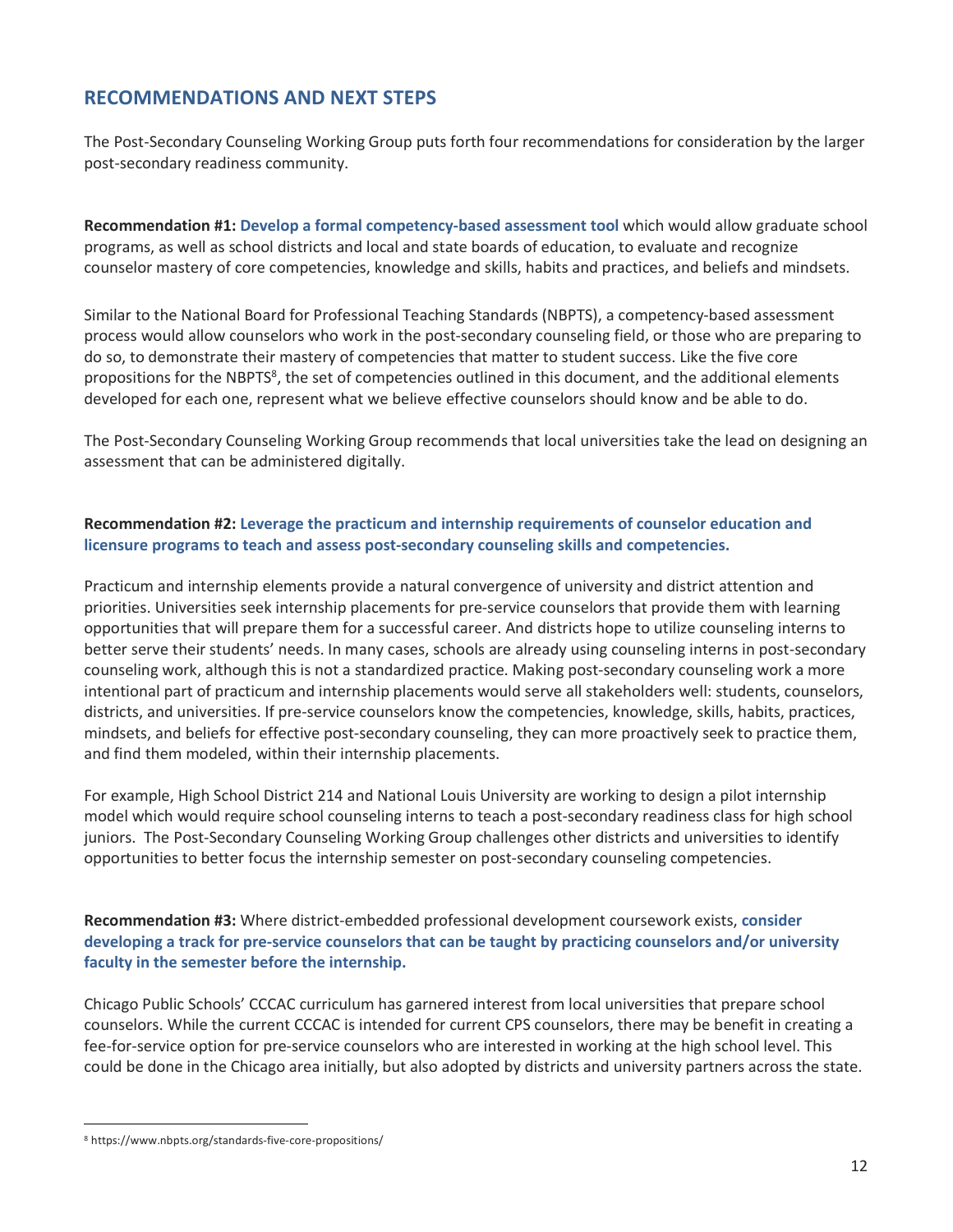Similarly, expand "pathways for professional learning" to provide university credit for job-embedded professional learning experiences where school counselors are building skills and knowledge in post-secondary counseling practices, giving them transferrable credit, should they choose to pursue additional graduate coursework, or apply their graduate credit for salary increases, where applicable.

#### **Recommendation #4: Explore and reward exemplary mastery of the school counselor skills and competencies that are necessary to support post-secondary student success.**

We believe that intentional collaboration between and among universities, districts, and professional associations to prepare counselors to effectively help students navigate multiple post-secondary pathways can be incentivized and rewarded, thereby encouraging others to take notice and replicate great ideas. For example, the PaCE framework concept is being rolled out to districts across the state with support and leadership from the Illinois Student Assistance Commission (ISAC)<sup>9</sup> to help districts establish post-secondary planning practices for students; however, the counselor's role in that work, and their collective skill and knowledge to do it well, deserves special attention. We believe we should also acknowledge when and where there is alignment between universities and districts, as well as professional associations, on how to best prepare and support counselors to do this work well.

We value that post-secondary student outcomes are captured and valued in the Illinois School Report Cards and in the CPS School Quality Rating Policy (SQRP) and want to explore whether counselor readiness and/or certification to support these outcomes might also be included in the school profile.

The Post-Secondary Counseling Working Group looks forward to engaging a broader set of stakeholders in designing next steps and selecting the highest leverage opportunities for us to work collectively to address.

<sup>9</sup> http://www.isac.org/pace/